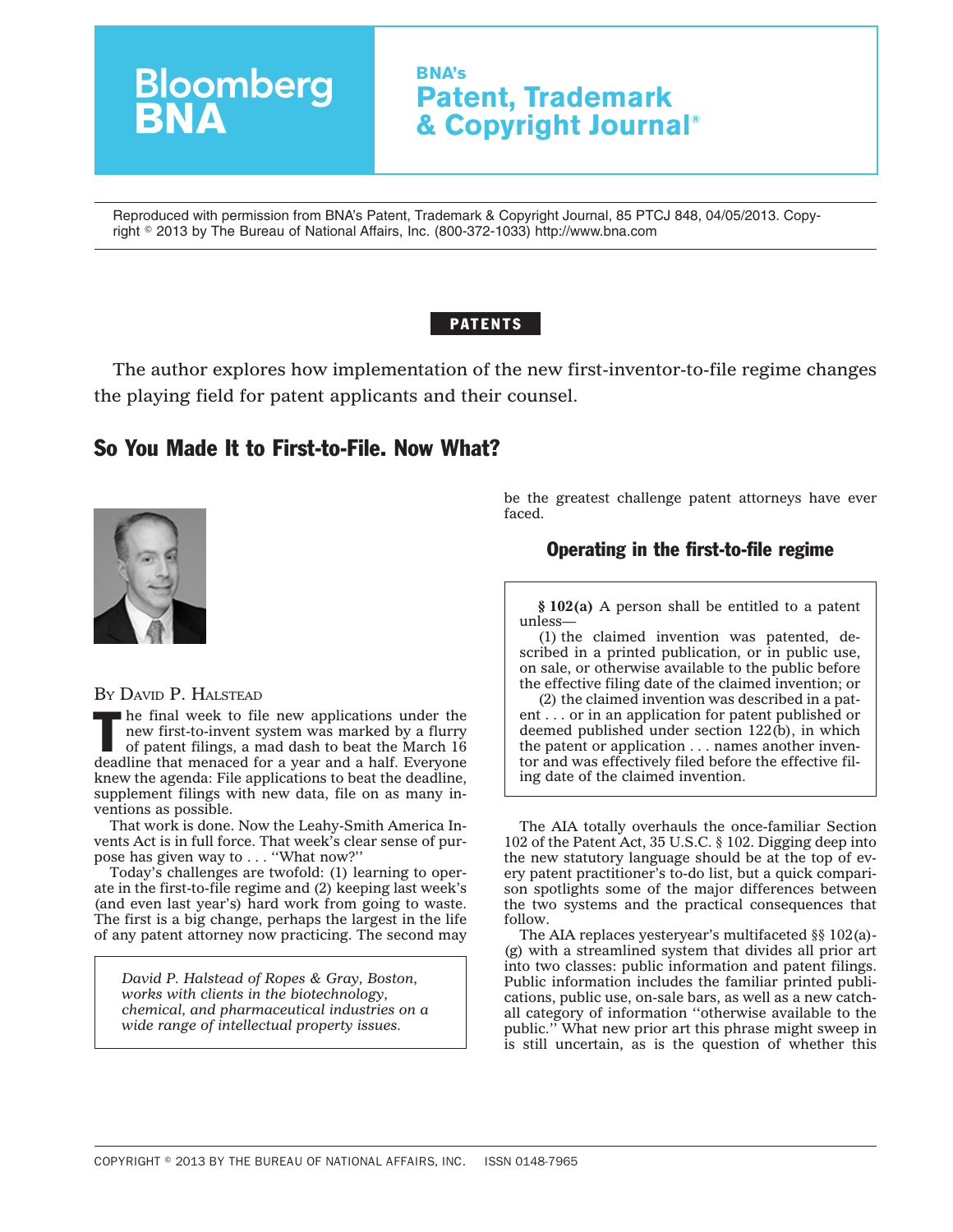added phrase will change the previous interpretation of public use and on-sale bars to exclude confidential sales and secret manufacturing processes—sales and uses that are not ''available to the public'' in an ordinary sense. It will likely be many years until the courts iron out all the implications of this new phrase.

It is plain, though, that geographic limitations and language barriers have been demolished. Prior art has been thoroughly globalized. Where once only Englishlanguage PCT (international) applications and public uses and sales in the United States could serve as prior art, now a Chinese-language PCT application, a public use in Egypt, or a sale in Argentina can pose problems for later patent filings. Patent drafters now must identify and understand prior art in unfamiliar languages while preparing applications and stand ready to address such documents during the prosecution process. Similarly, litigators may find themselves searching the globe for prior sales and uses that could knock out a troublesome patent.

**§ 102(d)** For purposes of determining whether a patent or application for patent is prior art . . ., such patent or application shall be considered to have been effectively filed, . . . if the patent or application for patent is entitled to claim a right of priority under section 119, 365(a), or 365(b), or to claim the benefit of an earlier filing date under section 120, 121, or  $365(c)$ , ... as of the filing date of the earliest such application that describes the subject matter.

Similarly, foreign priority applications are now on equal footing with U.S. provisional applications, serving as prior art against other applications as of their filing date. This is good news for foreign applicants, who were effectively unable to rely on U.S. first-to-invent grace periods without filing priority applications in both the U.S. and their home jurisdiction. Under the AIA, these applicants can forego the extra trouble and expense of filing a priority application in the U.S.; their foreign application will serve equally well. The change is bad news, however, for U.S. applicants accustomed to having a one-year advantage over foreign applicants entering their applications into the U.S. one year after filing applications abroad. Not only do these U.S. applicants face more prior art than before, but disqualifying this prior art based on an earlier date of invention is no longer possible under the AIA.

Plainly inventors now face a much higher risk of being ''scooped'' by others. What's more, the AIA replaces the familiar and forgiving grace periods of the first-toinvent system with a substantially stricter disqualification system. The old one-year grace period now applies only to disclosures originating from the inventor, and third-party disclosures of information previously publicly disclosed by the inventor. A similar grace period applies to prior third-party patent filings. Although the latter grace period is not limited to one year, publication of third-party applications at 18 months transforms the  $\S 102(a)(2)$  prior art into  $\S 102(a)(1)$  prior art subject to the one-year grace period.

The new ability to disqualify art based on the inventor's prior disclosure also promises to be far narrower



THE NEW PRIOR ART REGIME (ABOVE). In the first-toinvent system, Entity B's foreign application would not qualify as  $\S 102(e)$  prior art against Entity A's later-filed application. In the first-to-file system, Entity B's foreign priority filing will serve as § 102(a)(2) prior art against Entity A's U.S. application—with no opportunity to swear behind based on an earlier date of invention.

**§ 102(b)(1)** A disclosure made 1 year or less before the effective filing date of a claimed invention shall not be prior art  $\dots$  under subsection (a)(1) if—

(A) the disclosure was made by the inventor or joint inventor or by another who obtained the subject matter disclosed directly or indirectly from the inventor or a joint inventor; or

(B) the subject matter disclosed had, before such disclosure, been publicly disclosed by the inventor or a joint inventor or another who obtained the subject matter disclosed directly or indirectly from the inventor or a joint inventor.

**(2)** A disclosure shall not be prior art to a claimed invention under subsection  $(a)(2)$  if-

(A) the subject matter disclosed was obtained directly or indirectly from the inventor or a joint inventor;

(B) the subject matter disclosed had, before such subject matter was effectively filed under subsection  $(a)(2)$ , been publicly disclosed by the inventor or a joint inventor or another who obtained the subject matter disclosed directly or indirectly from the inventor or a joint inventor; or

(C) the subject matter disclosed and the claimed invention, not later than the effective filing date of the claimed invention, were owned by the same person or subject to an obligation of assignment to the same person.

than the familiar ability to disqualify art based on prior invention. Before the AIA, showing reduction to practice of a species within the claimed invention could disqualify a reference, even if the species differed from that disclosed in the art. Now, however, the PTO has interpreted the AIA's  $\S 102(b)(1)(B)$  to require substantial identity of disclosure. Under this interpretation, the grace period would not apply if even ''mere unsubstantial changes, or only trivial or obvious variations'' are made to the inventor-applicant's original disclosure. One particularly thorny example would be where the inventor's disclosure is broad and the intervening disclo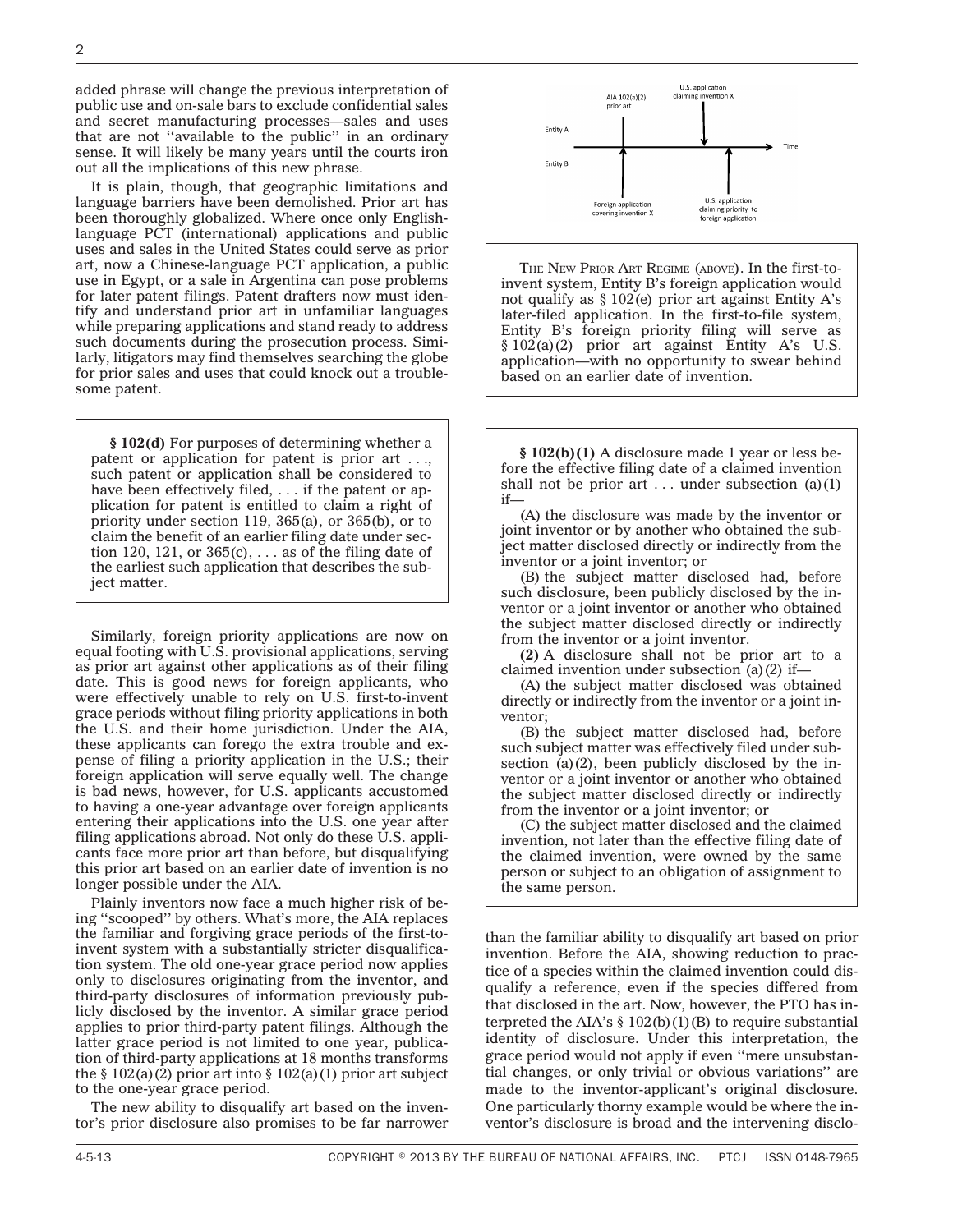sure is of a narrower species. Should the patent application for the first quantum computer be defeated by an intervening disclosure of a quantum computer plugged into a power strip? Congress could hardly have intended this result. Interpretation of this statute will certainly be the subject of future litigation. For now, inventors who disclose first should file an application as soon as possible to minimize the opportunity for any intervening disclosures at all. Filing before disclosure is better yet, and more effectively preserves patent rights in other countries around the world.

Of course, an inventor's public disclosures are not the only source of potential problems. Because the grace period applies to disclosures of information obtained from the inventor, inventors should now carefully track even confidential disclosures, documenting the date, contents, and recipients of the disclosure in case the information later appears in a publication or patent filing. And because of the one-year limit to the grace period after publication, those concerned about breaches of confidentiality should carefully monitor publications, so that upon discovering an unauthorized publication, the inventor can file within the grace period and disqualify the offending prior art.

A second class of disqualification under the AIA descends from old Section 103(c) and the CREATE Act. Previously, this disqualification prevented commonly owned patent applications from being used for obviousness, and the CREATE Act expanded the definition of common ownership to include parties collaborating under a joint research agreement. Under the AIA, this disqualification is complete: it applies to both novelty and obviousness. For applicants whose earlier filings are the most troublesome sources of prior art, this expansion should significantly facilitate patenting.

**§ 102(c)** Subject matter disclosed and a claimed invention shall be deemed to have been owned by the same person . . . if—

(1) the subject matter disclosed was developed and the claimed invention was made by, or on behalf of, 1 or more parties to a joint research agreement that was in effect on or before the effective filing date of the claimed invention;

(2) the claimed invention was made as a result of activities undertaken within the scope of the joint research agreement; and

(3) the application for patent for the claimed invention discloses or is amended to disclose the names of the parties to the joint research agreement.

The AIA expands this disqualification in the dimension of time as well. While previously the CREATE Act required the joint research agreement to be in place prior to making the invention, the joint research agreement now only needs to be in place prior to *filing* the application. This change protects inventors who engage in spontaneous collaborations, especially common in academic circles but hardly unknown in commercial settings. The best way to take advantage of this protection: carefully determine inventorship and execute any necessary joint research agreements prior to filing any patent application.

#### Clinging to the first-to-invent regime

Patent applicants are used to making frequent claim amendments to get around prior art, to adjust to the changing activities of competitors, and to align the claimed subject matter with the disclosure of priority documents to get the benefit of an earlier filing date. If one amendment doesn't work, perhaps another one will. This approach is perilous for transitional applications, those applications filed after March 16 that claim priority to a first-to-invent application.

**Effective Date**: [U]pon the expiration of the 18 month period beginning on the date of the enactment of this Act, [the first-to-file provisions] shall apply to any application for patent, and to any patent issuing thereon, that contains or contained at any time—

(A) a claim to a claimed invention that has an effective filing date . . . on or after the effective date described in this paragraph; or

(B) a specific reference under section 120, 121, or 365(c) of title 35, United States Code, to any patent or application that contains or contained at any time such a claim.

The new first-to-file system applies to any application ''that contains or contained *at any time* a claim to claimed invention that has an effective filing date'' after March 16, and to any application that claims priority to a first-to-file application. Applications filed now without claiming priority to a pre-March 16 application are de facto first-to-file applications. Applications filed prior to March 16 are unshakably first-to-invent applications. The rest will be judged by the content of their claims. Every claim. Even the canceled ones. No second chances.

The relevant determination is the effective filing date of the transitional application's claims. The effective filing date turns on the right to claim priority, and the right to claim priority turns on the presence or absence of disclosure sufficient to satisfy 35 U.S.C. § 112(a) (better known by its old moniker, Section 112, first paragraph). Priority rights have been the subject of many judicial disputes, and so what constitutes an effective priority claim is generally well understood.

Entitlement to a priority date is determined on a claim-by-claim basis, so claim 1 can get the benefit of its priority date, even if claim 2 does not. During prosecution, if the examiner denies the right of a claim to an earlier priority date, the applicant can amend the claim to address the problem. But first-to-file status under the AIA, unlike priority date, is an all-or-nothing proposition. A single claim not entitled to the priority date even if that claim is later canceled or amended to ensure its right to priority—destroys the first-to-invent status of *all* claims in the transitional application and of every continuing application that claims priority to it. The stakes for each and every claim amendment have never been higher.

Some commentators have raised concerns that an added claim that contains new matter—disclosure not supported in the application as filed, to say nothing of the priority documents—could send an application into